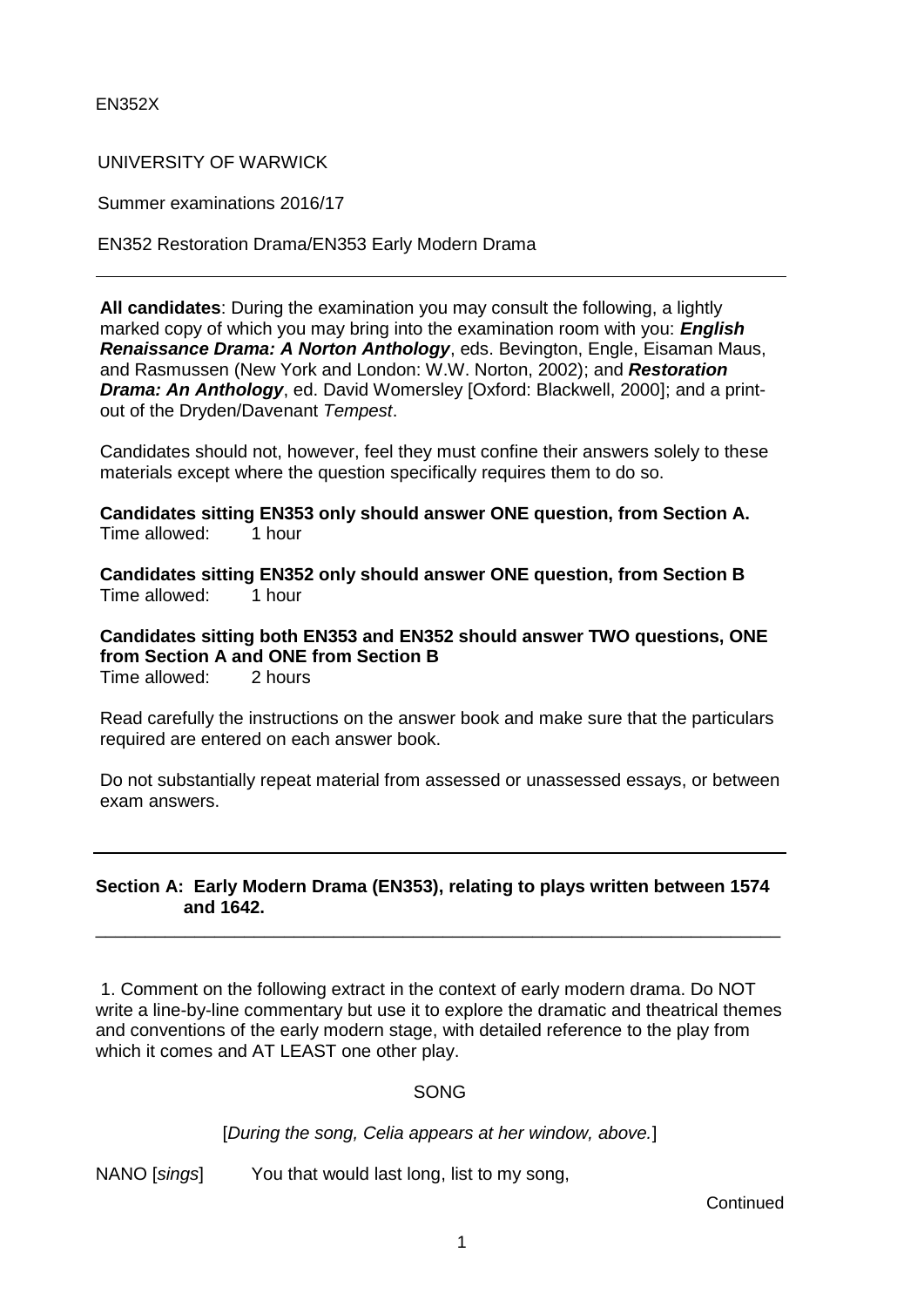| Make no more coil, but buy of this oil.<br>Would you be ever fair and young?<br>Stout of teeth and strong of tongue?<br>Tart of palate? Quick of ear?<br>Sharp of sight? Of nostril clear?<br>Moist of hand and light of foot?                                                                                                                                                                                                       | 195        |
|--------------------------------------------------------------------------------------------------------------------------------------------------------------------------------------------------------------------------------------------------------------------------------------------------------------------------------------------------------------------------------------------------------------------------------------|------------|
| Or (I will come nearer to't)<br>Would you live free from all diseases,<br>Do the act your mistress pleases,<br>Yet fright all aches from your bones?<br>Here's a med'cine for the nones.                                                                                                                                                                                                                                             | 200        |
| VOLPONE<br>Well, I am in a humor at this time to make a present<br>of the small quantity my coffer contains: to the rich in cour-<br>tesy, and to the poor for God's sake. Wherefore, now mark;<br>I asked you six crowns, and six crowns at other times you<br>have paid me. You shall not give me six crowns, nor five, nor<br>four, not three, nor two, nor one, nor half a ducat, no, nor                                        | 205        |
| a moccenigo. Six-pence it will cost you, or six hundred<br>pound—expect no lower price, for by the banner of my<br>front, I will not bate a bagatine, that I will have only a<br>pledge of your loves, to carry something from amongst you<br>to show I am not contemned by you. Therefore now, toss<br>your handkerchiefs, cheerfully, cheerfully, and be advertised<br>that the first heroic spirit that deigns to grace me with a | 210<br>215 |
| handkerchief, I will give a little remembrance of some-<br>thing beside, shall please it better than if I had presented<br>it with a double pistolet.                                                                                                                                                                                                                                                                                |            |
| PEREGRINE Will you be that heroic spark, Sir Pol?<br>Celia at the window throws down her handkerchief<br>[with a coin tied inside it].                                                                                                                                                                                                                                                                                               |            |
| Oh, see! The window has prevented you.                                                                                                                                                                                                                                                                                                                                                                                               | 220        |
|                                                                                                                                                                                                                                                                                                                                                                                                                                      |            |

[Ben Jonson, *Volpone,* 2.3.191-220]

2. Comment on the following extract in the context of early modern drama. Do NOT write a line-by-line commentary but use it to explore the dramatic and theatrical themes and conventions of the early modern stage, with detailed reference to the play from which it comes and AT LEAST one other play.

LOVELL You see, fair lady, your father is solicitous To have you change the barren name of virgin Into a hopeful wife. MARGARET His haste, my lord, Holds no power o'er my will. LOVELL But o'er your duty. 190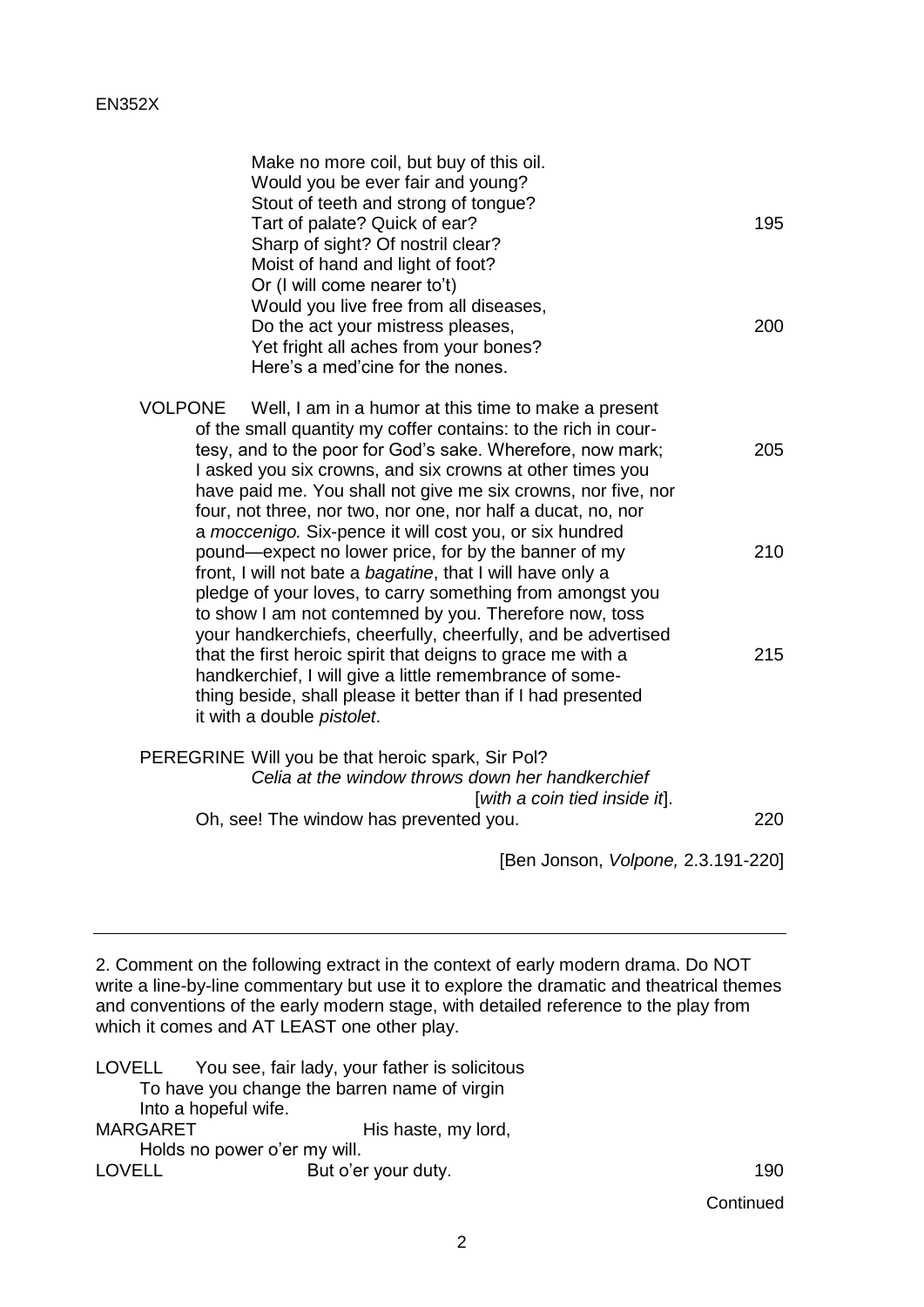|                                   | Which, forced too much, may break.                                                                 |     |
|-----------------------------------|----------------------------------------------------------------------------------------------------|-----|
| <b>LOVELL</b>                     | Bend rather, sweetest.                                                                             |     |
| Think of your years.              |                                                                                                    |     |
| <b>MARGARET</b>                   | Too few to match with yours;                                                                       |     |
|                                   | And choicest fruits, too soon plucked, rot and wither.                                             |     |
| <b>LOVELL</b>                     | Do you think I am old?                                                                             |     |
| <b>MARGARET</b>                   | I am sure I am too young.                                                                          |     |
| <b>LOVELL</b>                     | I can advance you.                                                                                 |     |
| <b>MARGARET</b>                   | To a hill of sorrow,                                                                               | 195 |
|                                   | Where every hour I may expect to fall,                                                             |     |
|                                   | But never hope firm footing. You are noble,                                                        |     |
|                                   | I of low descent, however rich;                                                                    |     |
|                                   | And tissues matched with scarlet suit but ill.                                                     |     |
|                                   | Oh my good lord, I could say more, but that                                                        | 200 |
| I dare not trust these walls.     |                                                                                                    |     |
| <b>LOVELL</b>                     | Pray you, trust my ear, then.                                                                      |     |
|                                   | [They whisper.]                                                                                    |     |
| Enter Overreach, listening.       |                                                                                                    |     |
|                                   |                                                                                                    |     |
| <b>OVERREACH</b>                  | Close at it! Whispering! This is excellent!<br>And by their postures, a consent on both parts.     |     |
|                                   | Enter Greedy. [He and Overreach converse, unnoticed<br>at first by Lovell and Margaret.]           |     |
|                                   |                                                                                                    |     |
| GREEDY                            | Sir Giles, Sir Giles!                                                                              |     |
| <b>OVERREACH</b><br>GREEDY        | The great fiend stop that clapper!                                                                 | 205 |
|                                   | It must ring out, sir, when my belly rings noon.                                                   |     |
|                                   | The baked meats are run out, the roast turned powder.                                              |     |
| <b>OVERREACH</b><br><b>GREEDY</b> | I shall powder you.<br>Beat me to dust, I care not;                                                |     |
|                                   | In such a cause as this, I'll die a martyr.                                                        |     |
| <b>OVERREACH</b>                  | Marry, and shall, you barathrum of the shambles!<br>Strikes him.                                   |     |
| <b>GREEDY</b>                     |                                                                                                    | 210 |
|                                   | How! Strike a justice of peace? 'Tis petty treason,<br>Edwardi quinto. But that you are my friend, |     |
|                                   | I could commit you without bail or mainprize.                                                      |     |

[Philip Massinger, *A New Way to Pay Old Debts*, 3.2.187-212]

<sup>3. &</sup>quot;Thou never dost enough revenge the wrong / Except thou pass [it]." (Seneca (tr. Jasper Heywood), *Thyestes*, II. 20-1).

Do early modern playwrights argue that revenge should surpass the original wrong done? You should refer in detail to at least TWO plays.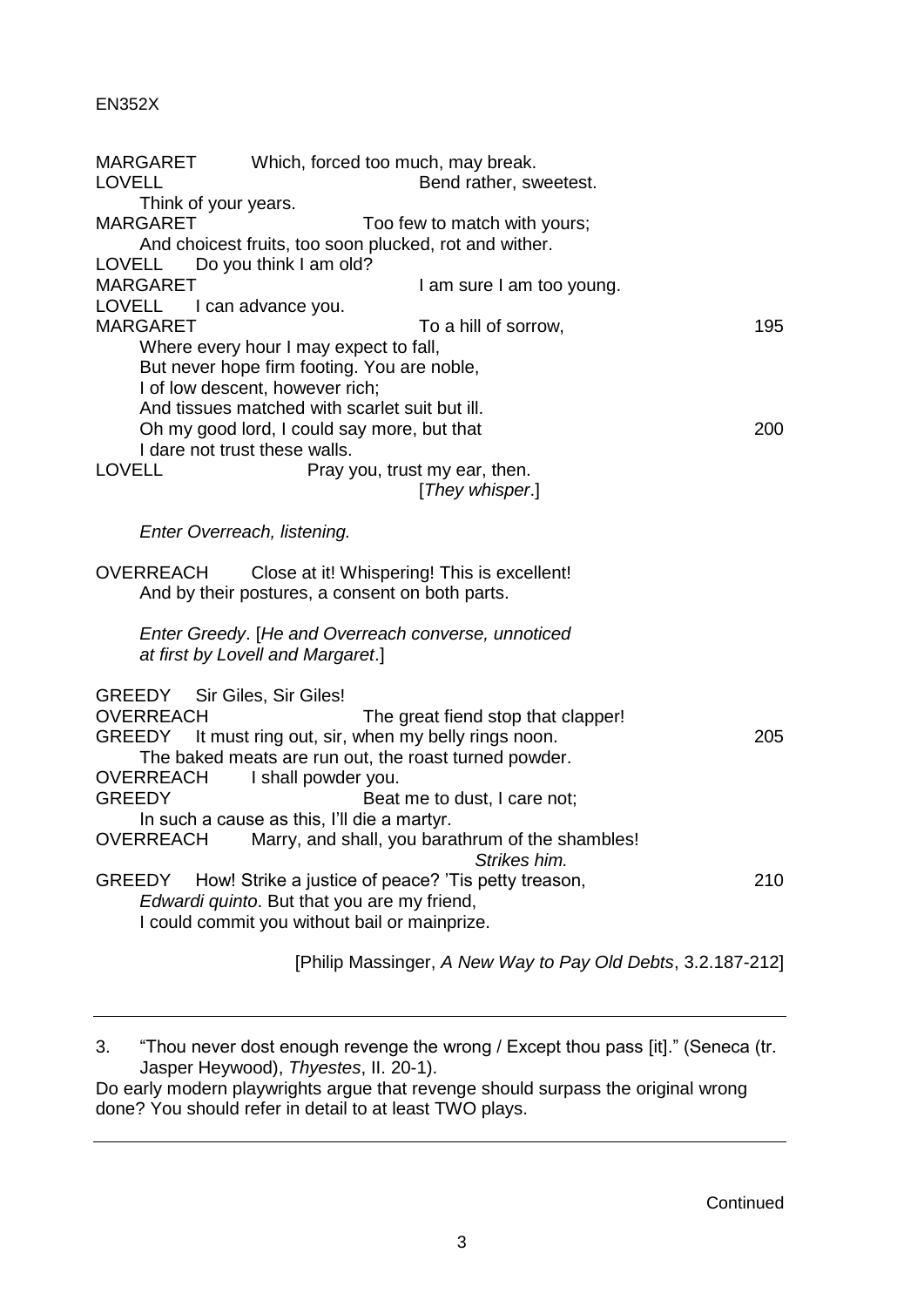4. What is our life? The play of passion. Our mirth? The music of division: Our mothers' wombs the tiring-houses be, Where we are dressed for life's short comedy.

[Sir Walter Raleigh]

Write about early modern playwrights' treatment of the interplay between life and the theatre. You should discuss at least TWO plays in your response. [You may wish to, but need not, confine your comments to themes identified in these lines of verse, which are extracted from a 10-line poem.]

- 5. My language Was never ground into such oily colours, To flatter vice and daub iniquity: But, with an armed and resolved hand, I'll strip the ragged follies of the time Naked as at their birth… and with a whip of steel, Print wounding lashes in their iron ribs. [Ben Jonson, *Every Man Out Of His Humour*] How do early modern playwrights prosecute this agenda? You should refer in detail to at least TWO plays.
- 6. "Comedy is the mirror of everyday life"…for as we gaze into a mirror we easily perceive the features of the truth in the reflection; and so, in reading a comedy do we easily observe the reflection of life and of custom. [Evanthius (4<sup>th</sup> Century AD)] Do dramatists of the early modern period use comedy as a mirror of everyday life? How and why? You should refer in detail to at least TWO plays.

7. With close reference to TWO early modern plays, write about ONE of the following: social class; tragic conventions; clowns; murder; sources; disguise.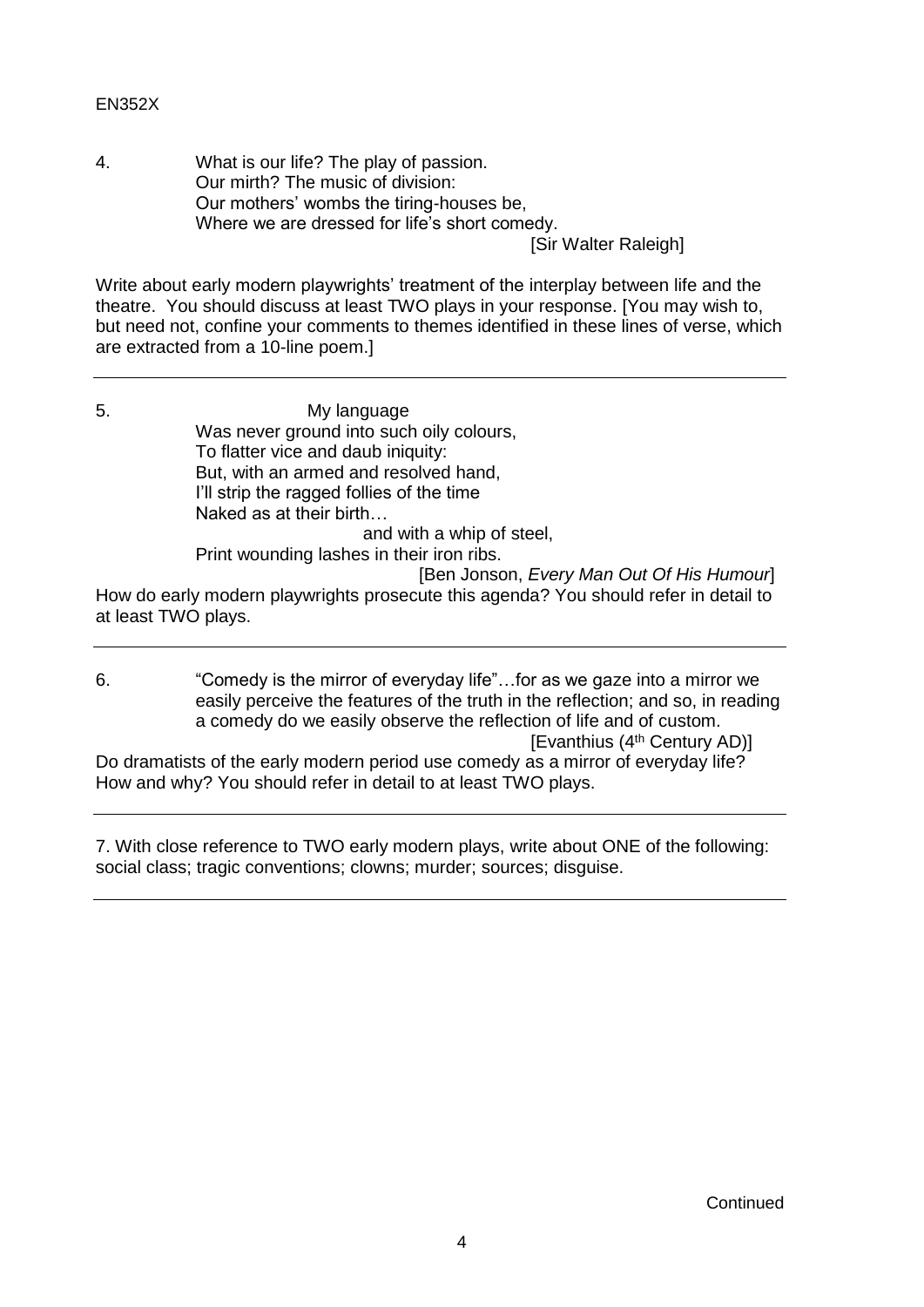# **Section B: Restoration Drama (EN352), relating to plays written between 1660 and 1709.**

8. Comment on the following extract in the context of Restoration drama. Do NOT write a line-by-line commentary but use it to explore the dramatic and theatrical themes and conventions of the Restoration stage, with detailed reference to the play from which it comes and AT LEAST one other play.

| ALMANZOR: No man has more contempt than I, of breath;<br>But whence hast thou the right to give me death?<br>Obey'd as Soveraign by thy Subjects be,<br>But know, that I alone am King of me.<br>I am as free as Nature first made man<br>'Ere the base Laws of Servitude began<br>When wild in woods the noble Savage ran. | 205 |
|-----------------------------------------------------------------------------------------------------------------------------------------------------------------------------------------------------------------------------------------------------------------------------------------------------------------------------|-----|
| BOABDELIN: Since, then, no pow'r above your own you know,<br>Mankind shou'd use you like a common foe,<br>You shou'd be hunted like a Beast of Prey;<br>By your own law, I take your life away.                                                                                                                             | 210 |
| ALMANZOR: My laws are made but only for my sake,<br>No King against himself a Law can make.<br>If thou pretendst to be a Prince like me,<br>Blame not an Act which should thy Pattern be.<br>I saw th' opprest, and thought it did belong                                                                                   | 215 |
| To a King's office to redress the wrong:<br>I brought that Succour which thou oughtst to bring,<br>And so, in Nature, am thy Subjects King.                                                                                                                                                                                 | 220 |

[John Dryden, *The Conquest of Granada*, Part 1, I.i.203-221]

9. Comment on the following extract in the context of Restoration drama. Do NOT write a line-by-line commentary but use it to explore the dramatic and theatrical themes and conventions of the Restoration stage, with detailed reference to the play from which it comes and AT LEAST one other play.

|         | LOVELESS: I have wrong'd you. Oh! rise! basely wrong'd<br>you! And can I see your Face?                                                                                                                                       |           |
|---------|-------------------------------------------------------------------------------------------------------------------------------------------------------------------------------------------------------------------------------|-----------|
| AMANDA: | One kind, one pitying Look cancels those<br>Wrongs for ever: And oh! forgive my fond<br>presuming Passion; for from my Soul I pardon<br>and forgive you all: All, all but this, the great-<br>est, your unkind Delay of Love. | 240       |
|         |                                                                                                                                                                                                                               | Continued |